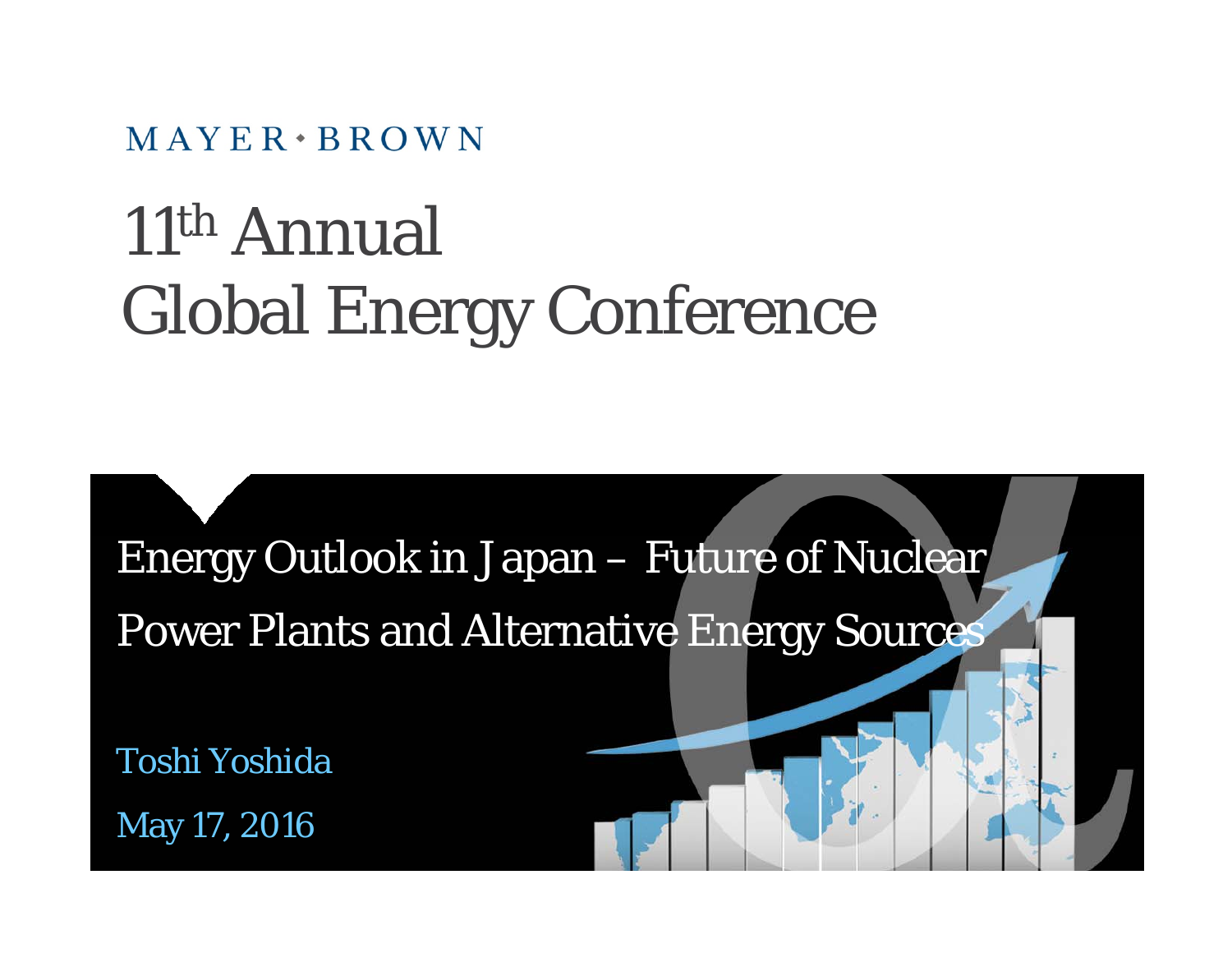



- Will nuclear power plants be brought back to pre-earthquake level?
- How many units and how long?
- Political intent?
- Citizens perception?
- Court?
- What is plausible alternative energy sources to nuclear?
	- Little domestic oil & gas production
	- –Coal is inexpensive but with CO2
	- Renewables are costly and take time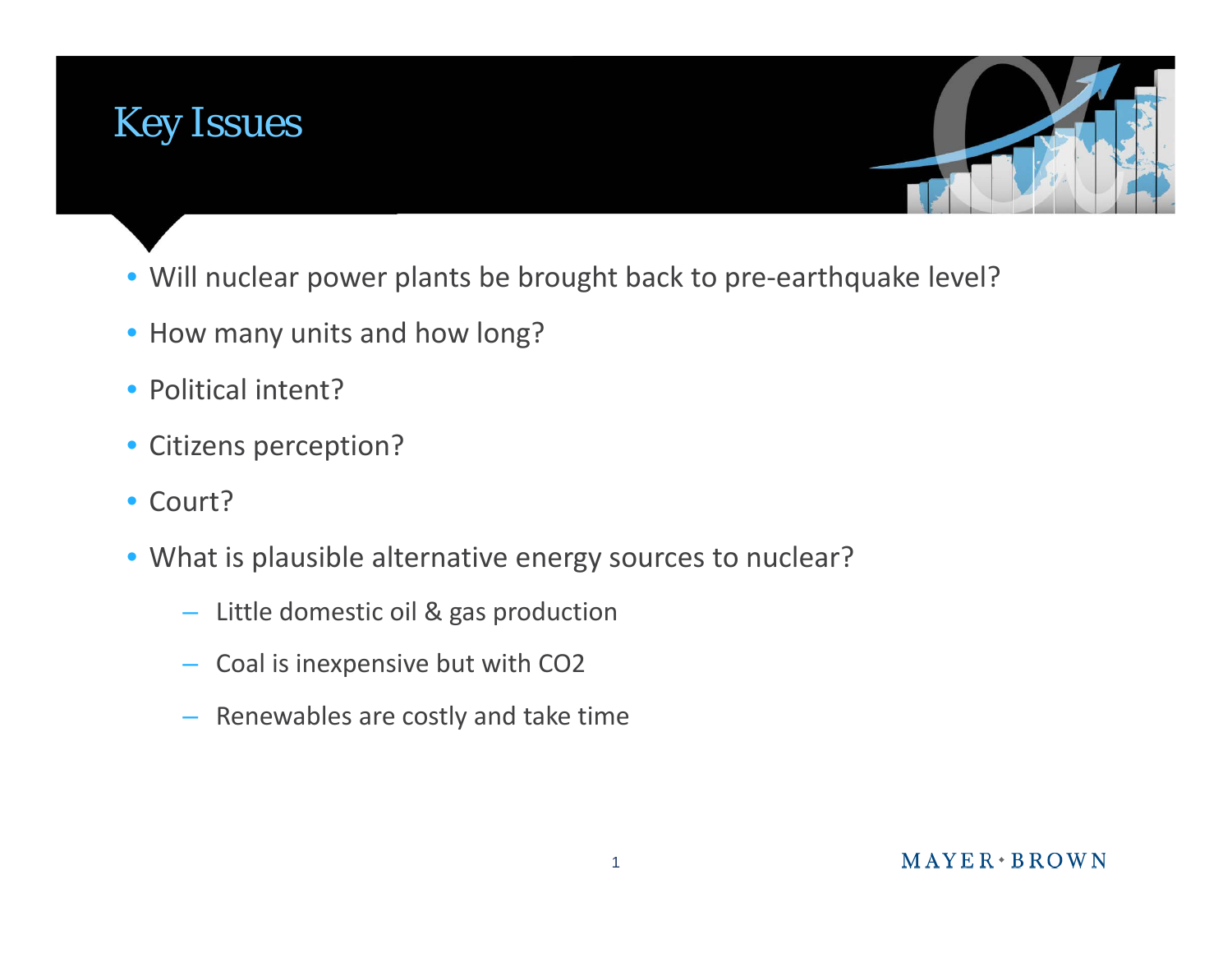#### Nuclear Power Plant Operations (Feb 4, 2015)

**48 Commercial Units** (21 units applied for under new standards.)



 $MAYER*BROWN$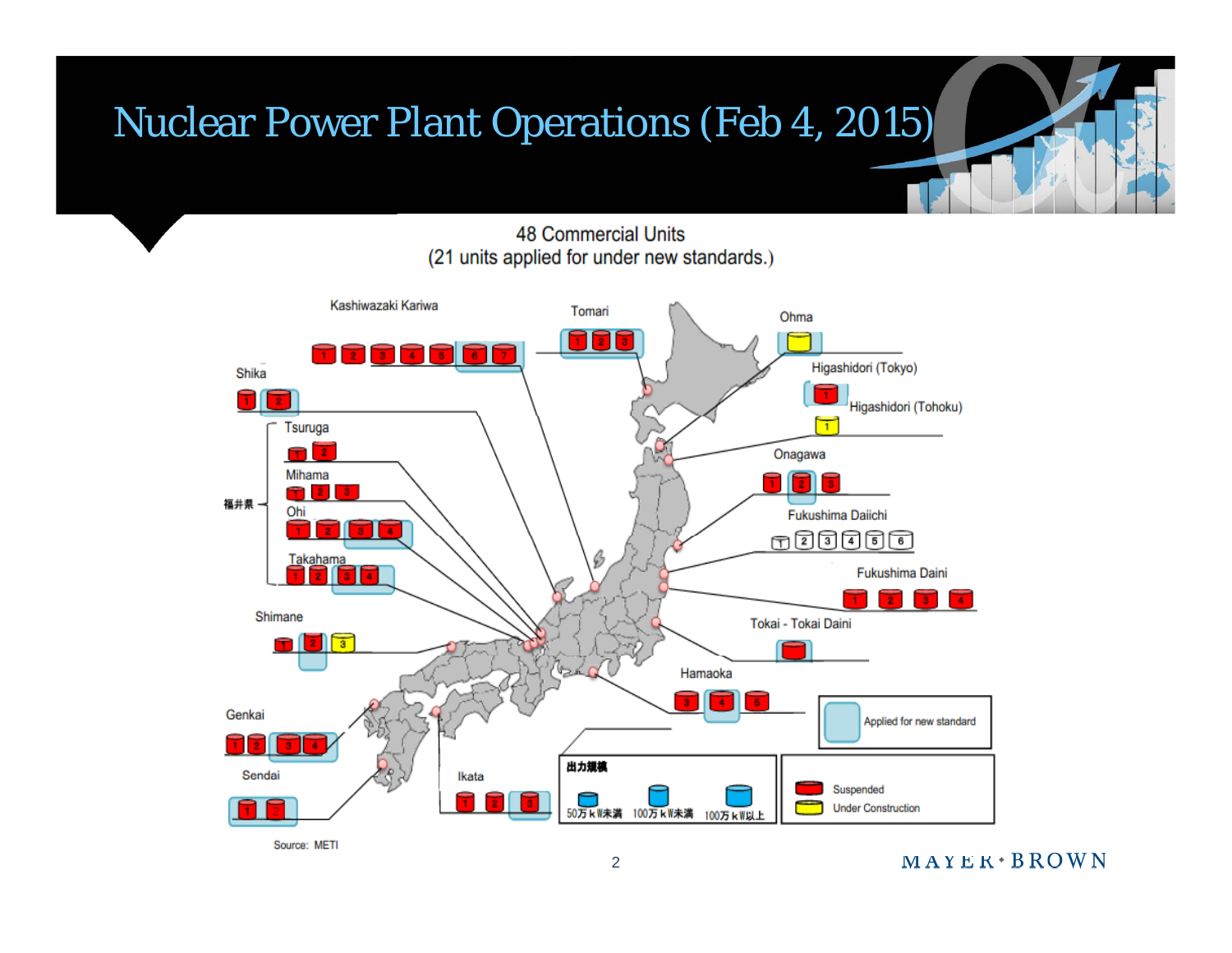## Share of Nuclear Power Plants



#### Share of Nuclear

#### 原発依存度の推移

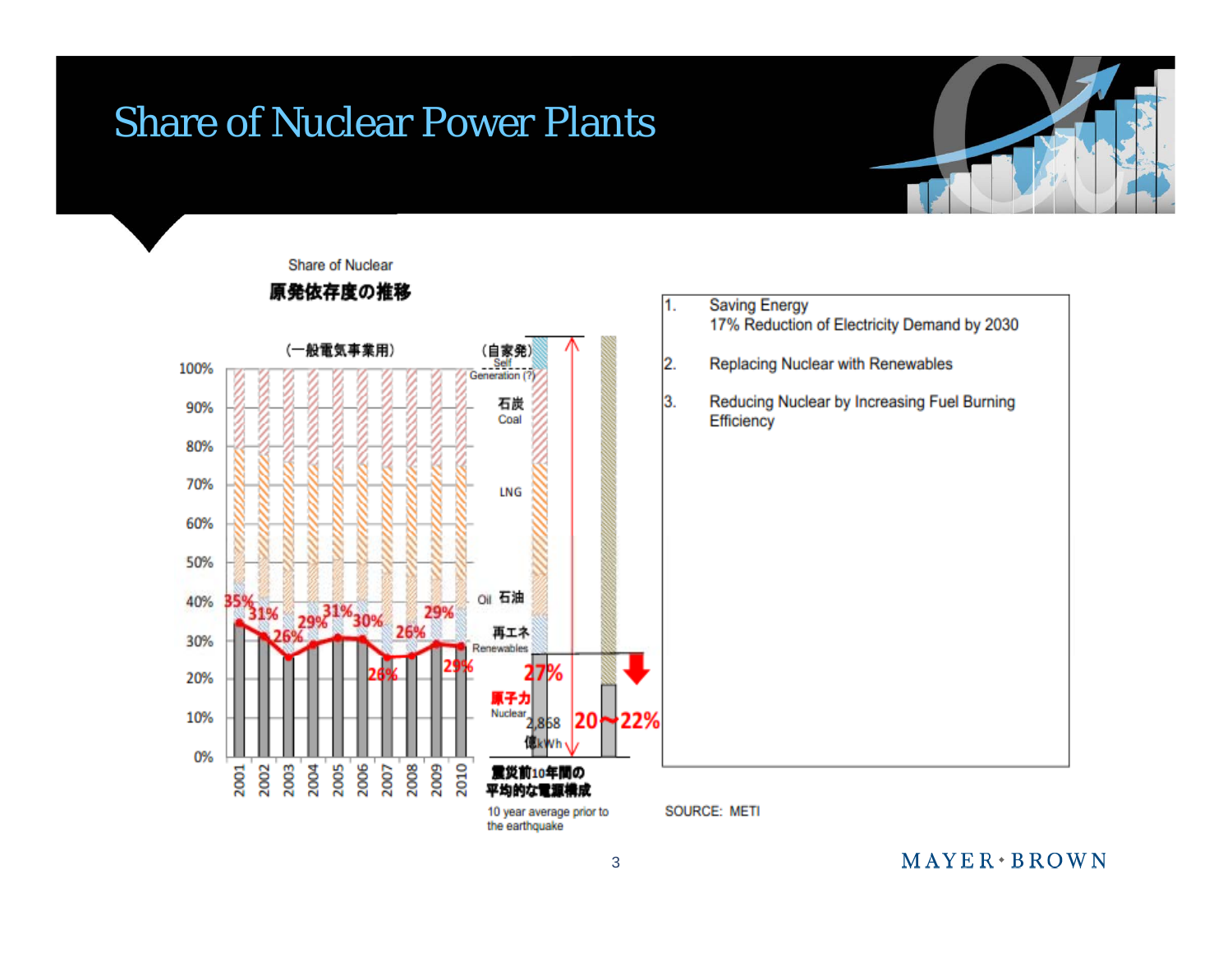#### Life of Nuclear Power Plants



#### **40 YEAR LIMIT SCENARIO**

Half the Capacity in 2030, 20% in 2040 Source: METI



 $MAYER+BROWN$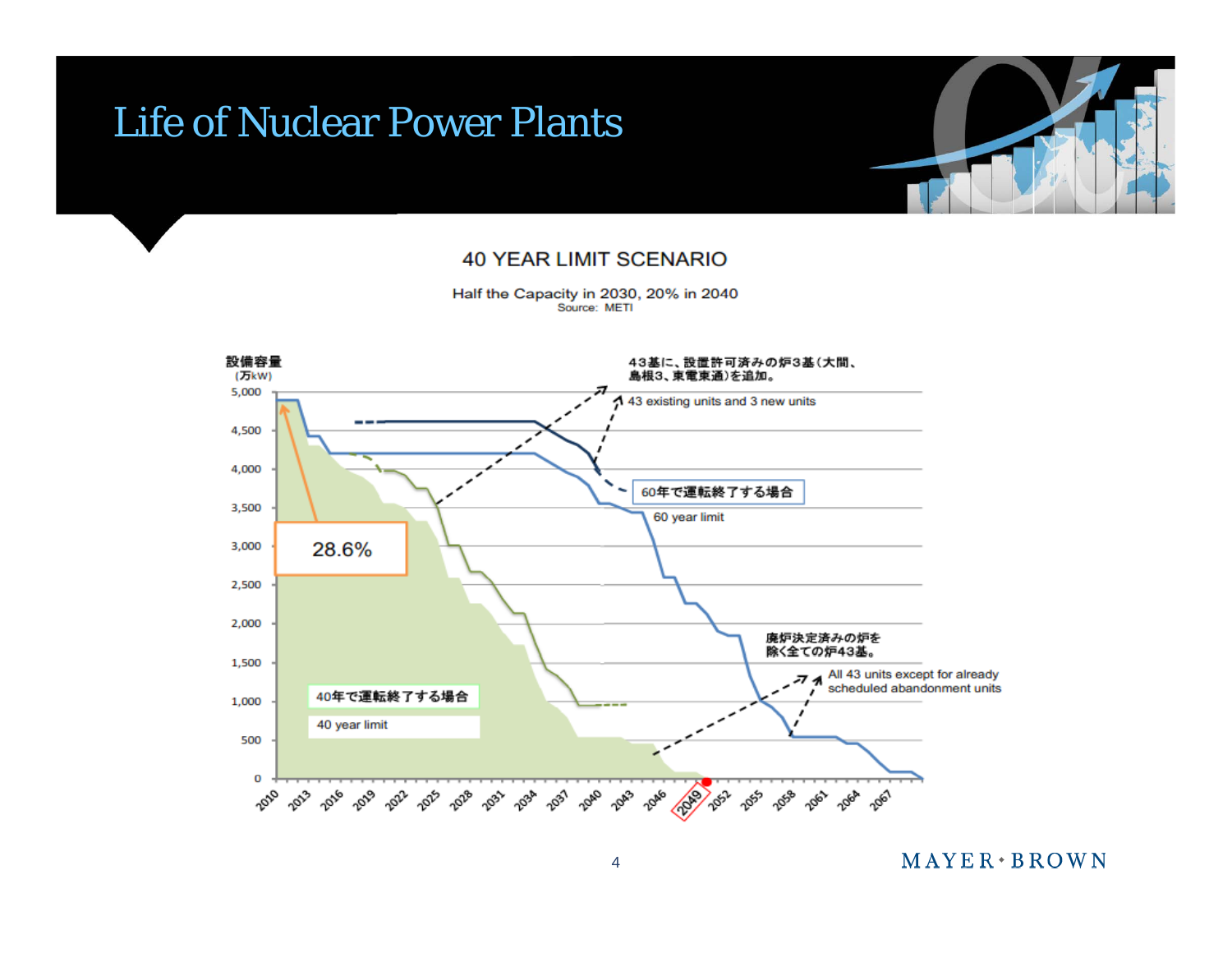#### Key Issues - Revisited



- Will nuclear power plants be brought back to pre‐earthquake level? ‐ No
- How many units and how long? Less than half and maximum 40 years
- Political intent? Moderate capacity of nuclear to support economic growth
- Citizens perception? ???
- Court? ‐ Divided
- What is plausible alternative energy sources to nuclear?
	- Little domestic oil & gas production
	- Coal is inexpensive but with CO2
	- Renewables are costly and take time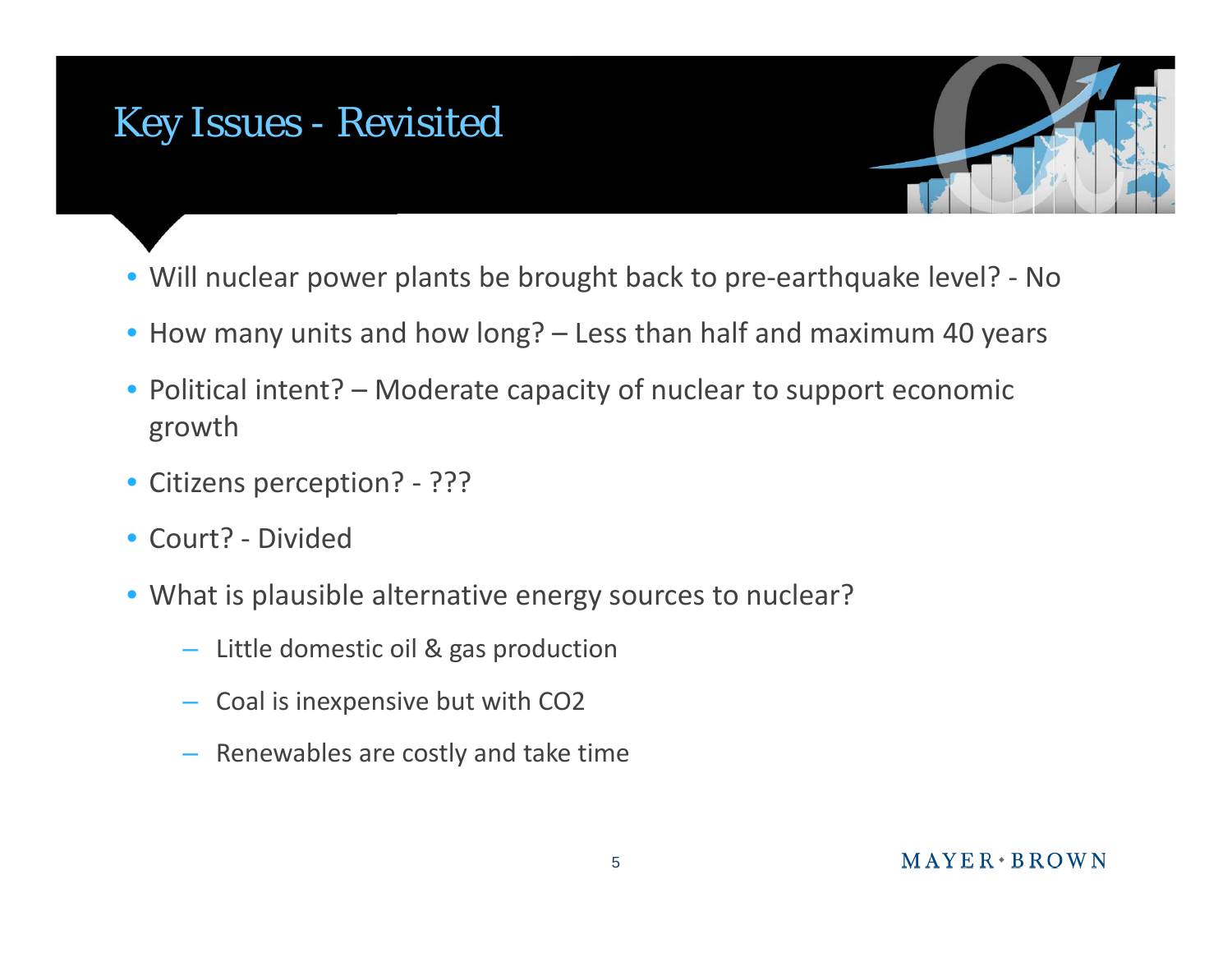## LNG Buyers by Country Spot Trading and Short Term Purchase



**SPOT TRANSACTIONS** (5% IN 2000 30% IN 2014)



Source: GIIGNL, 貿易統計および資源エネルギー庁調べ



 $MAYER+BROWN$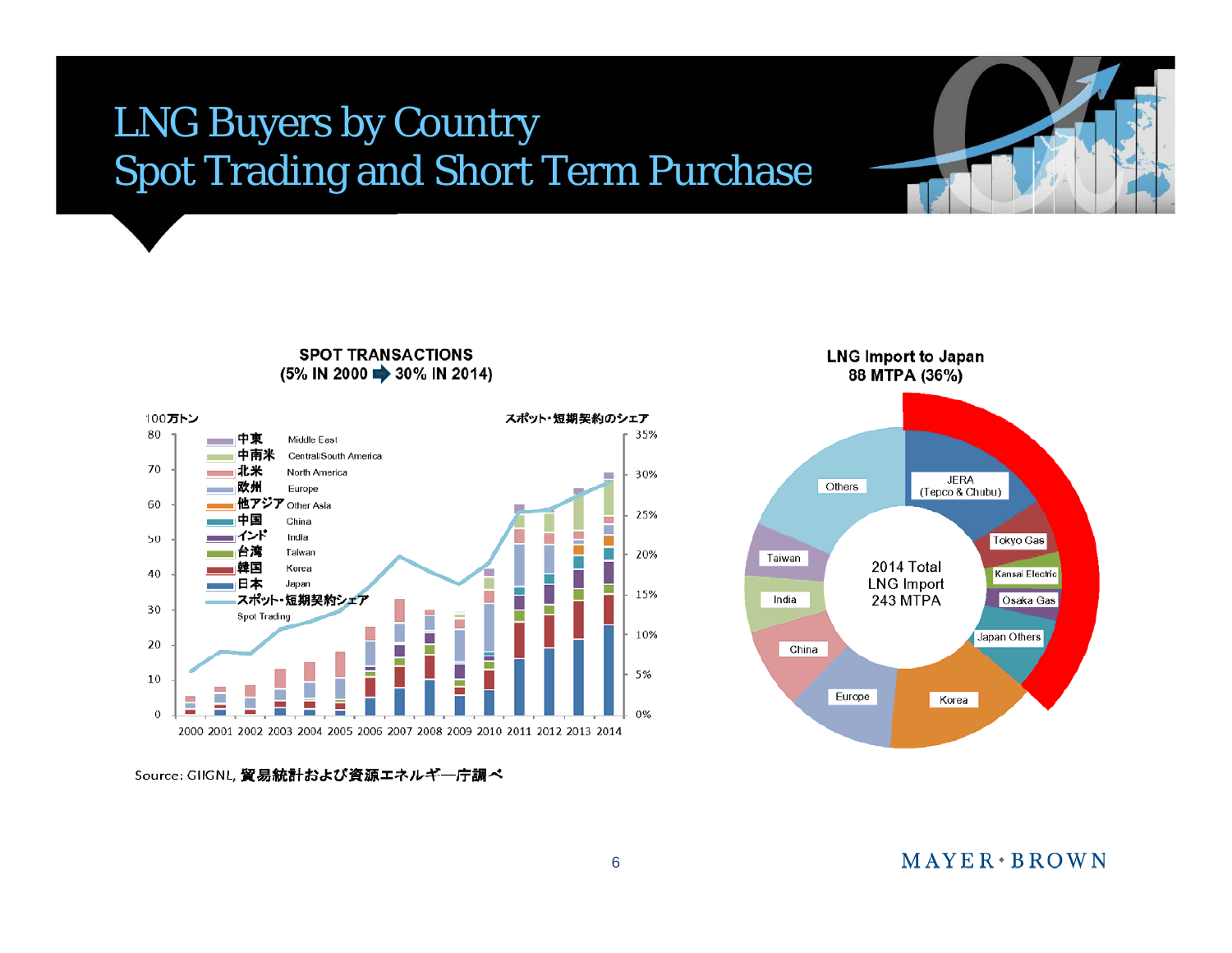### LNG Export Forecast





Source: IEA World Energy Outlook 2015 より資源エネルギー庁作成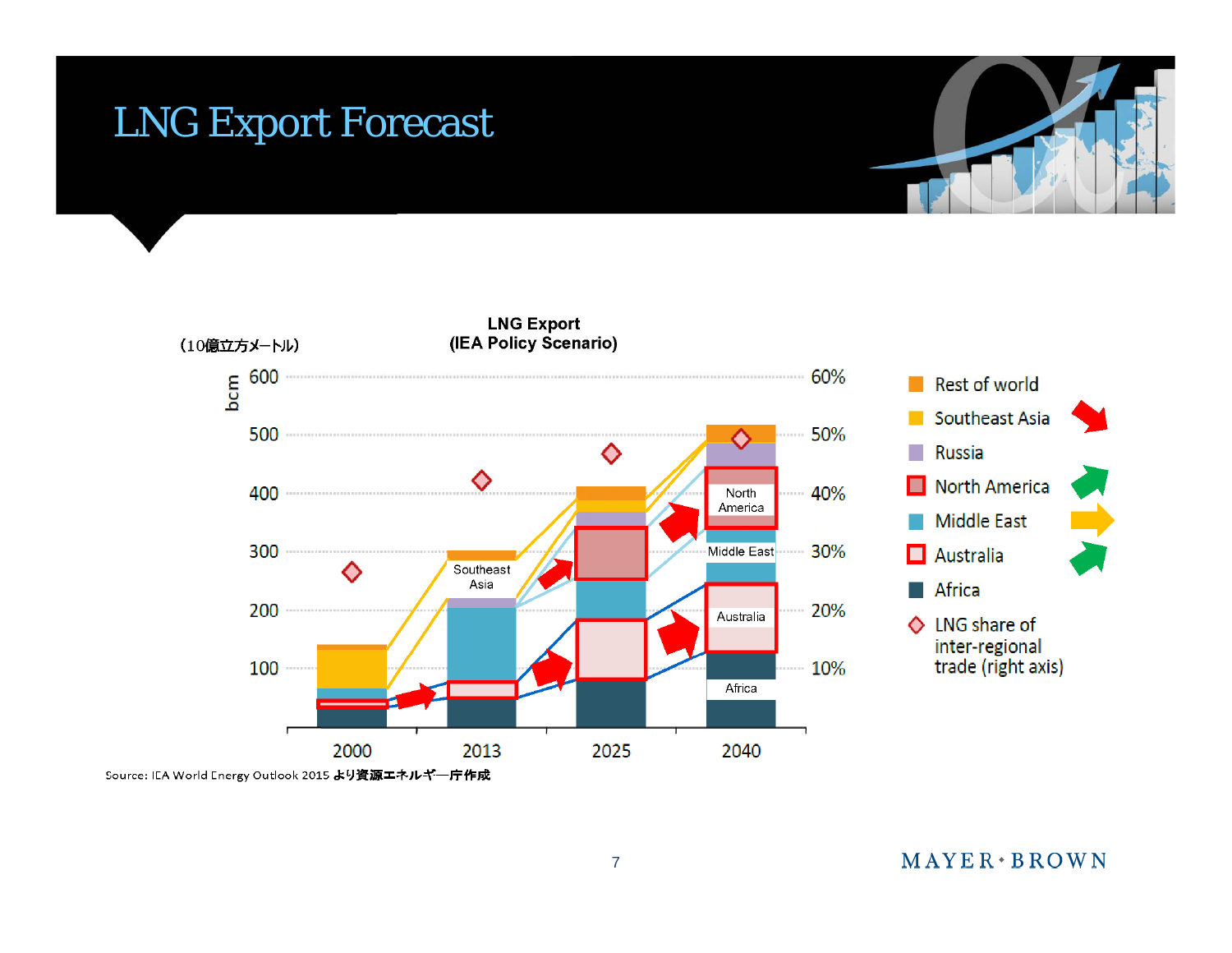# LNG Projects in US – Japanese Participants

#### North America LNG Projects



 $MAYER*BROMN$